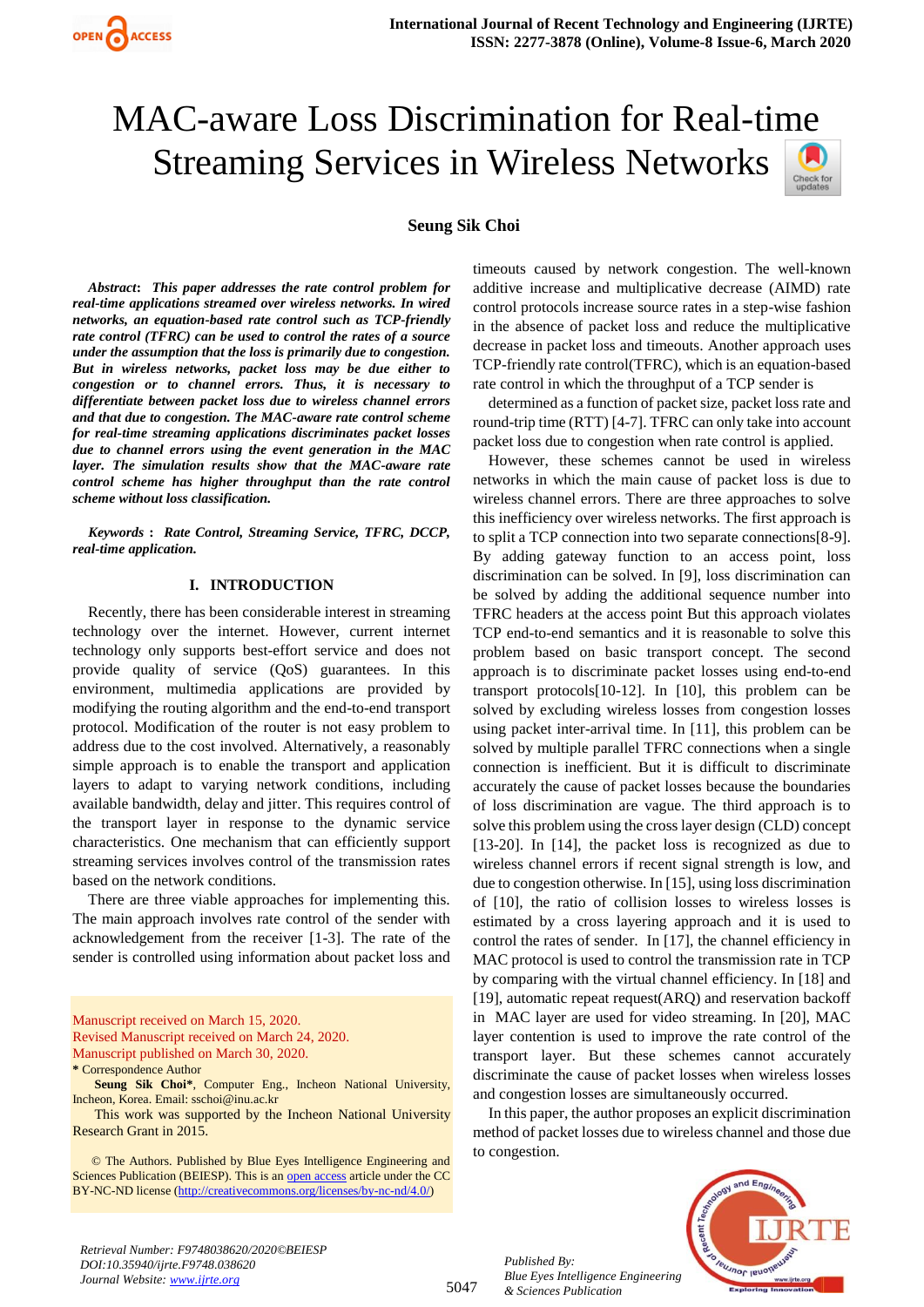This is differentiated from the previous works which use implicit discrimination methods such as inter-arrival time[10] and signal strength[14]. In this method, when a receiver detects a packet loss, it checks a loss event in the link layer, which is generated by a packet loss over a wireless link.

If a loss event is detected, the packet loss is due to wireless channel errors. Otherwise, the packet loss is due to congestion. When a packet loss is caused by congestion, the rate of the sender is controlled by the feedback information of the receiver.

The first advantage of this algorithm is that it can be applied in such a way as to not change the network infrastructure and protocols, but rather to change the end-to-end application. The second advantage of this algorithm is that it removes the inaccurate discrimination of the previous works. The third advantage is that it can efficiently use the wireless bandwidth by not decreasing the source rates when there is a wireless channel error. Essentially it prevents a system from underutilizing its wireless bandwidth.

This paper is organized as follows: Section II is devoted to explain the system model of MAC-aware loss discrimination. In Section III, the proposed rate control scheme and its main characteristics are described. Numerical results for the proposed rate control scheme are provided in Section IV, and concluding remarks are contained in Section V.

## **II. SYSTEM MODEL**

In this section, we show the system model to which the rate control can be applied. Fig. 1 shows the system model for streaming services in wired and wireless net¬works. The targeted wireless technology is based on IEEE 802.11 wireless LAN. The wireless link is assumed to have an available bandwidth of Bw, and a packet loss ratio pw due to wireless channel errors. A streaming server transmits packets to clients over wired and wireless networks. For streaming services, TCP, TFRC or UDP can be used as a transport layer. TCP permits congestion control and end-to-end flow control, and is a good approach for reliable and delay tolerant applications. But this protocol has proven to be inefficient for providing multimedia data[5]. The main problem with TCP is that it cannot support bursty traffic due to window-based rate control. Because of this reason, a rate-based transmission protocol, TFRC has been proposed by the Internet Engineering Task Force (IETF) for the transmission of multimedia traffic. TFRC calculates the sending rate based on the TCP throughput equation [7] and provides a smooth traffic rate. UDP is a reasonable choice for real-time streaming services because it does not allow retransmission of packets and control of the source rate. But, when TCP and UDP applications exist in the same network, there is a starvation of TCP traffic because UDP traffic lacks congestion control. This is a serious problem with current Internet technology. Thus, Datagram Congestion Control Protocol (DCCP) has been proposed to control UDP traffic[21]. DCCP provides a way to gain access to congestion control mechanisms without having to implement them at the application layer. It allows for flow-based semantics like in TCP, but does not provide reliable in-order delivery.

Based on these protocols, the architecture for MAC-aware loss discrimination is shown in Fig. 2. If a packet loss was caused by congestion, rate control of the sender is initiated by a command of the receiver. When the sender receives the command, it decreases its transmission rate using the congestion algorithm.

The basic idea of the loss discrimination is to detect the loss event in the MAC layer. In the MAC layer, packet loss due to wireless channel error is detected by the sequence number and a loss event is forwarded to the transport layer. It consists of 3 sub-modules: the loss classification sub-module (LCS), the congestion command sub-module (CCS), and the channel status sub-module (CSS).



**Figure 1. A streaming application transmits packets over wired and wireless networks**



**Figure 2. RCM architecture**

In the LCS on the client side, packet losses are measured over a discrete period and then computed wireless channel losses and congestion losses using the proposed loss discrimination method in section 3. If congestion losses are out of the minimum requirement, LCS notifies the congestion event to the CCS and the command is transmitted by the CCS to the server. In the case of congestion, it is reasonable to control the rate of the sender. But for channel errors, it is useless to control the sending rate. The CSS can be used to monitor the wireless channel status and to receive loss event from a link layer.

## **III. RATE CONTROL ALGORITHM FOR REAL-TIME STREAMING SERVICES**

#### A. Loss Discrimination

In the transport layer, sequence number (SN) field in the header is defined to show the sequence of packets and packet losses are detected by this field. In the MAC layer, a IEEE802.11 frame also has SN field, thus it is re-defined as link sequence number (LSN) field to discriminate SN field in the transport layer. The access point writes LSN on the frame header of received packets from the server and sends them to the client.



*Retrieval Number: F9748038620/2020©BEIESP DOI:10.35940/ijrte.F9748.038620 Journal Website: www.ijrte.org*

5048

*Published By: Blue Eyes Intelligence Engineering & Sciences Publication*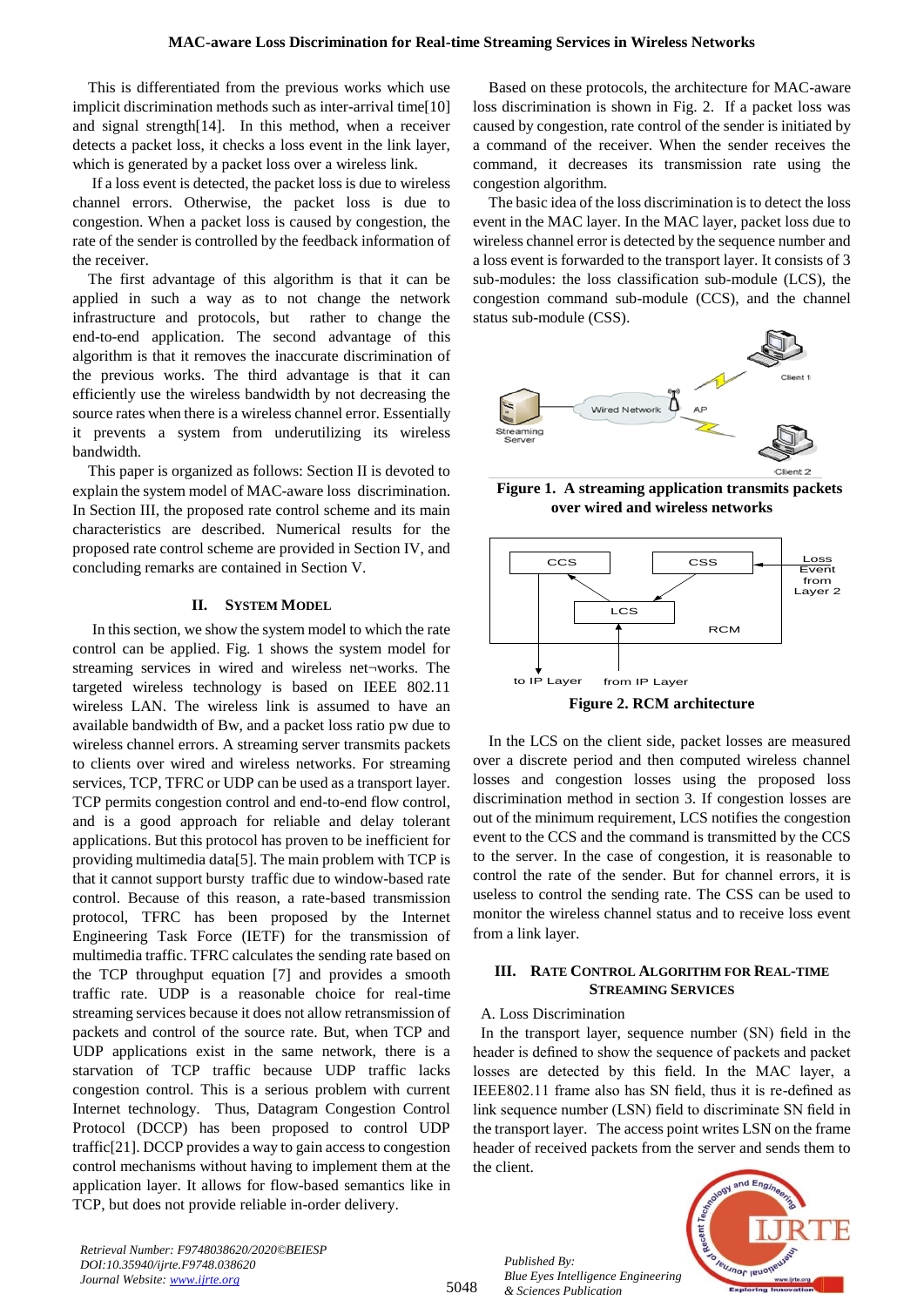

The client accurately detects a packet loss due to wireless channels using LSN and generates a loss event. This event is forwarded to the transport layer. When a packet loss is detected by the transport layer, the transport layer first checks whether it was caused by congestion or channel errors using a loss event in the link layer. If the loss event is detected, the packet loss is due to wireless channel errors. Otherwise, the packet loss is due to congestion.



**Figure 3. Loss Discrimination Example**

Fig.4 shows a loss discrimination example. In this figure, SN and LSN are represented by numeric and alphabet symbols, respectively. In this example, there are three packet losses(3, 7, 10) in the transport layer, but in the link layer, there is only one loss event(f). This event shows that 7 is a packet loss due to wireless channels. Thus, 3 and 10 are packet losses due to congestion. The loss event interval  $\tau$  is measured by packet losses due to congestion as shown in Fig. 4. The loss event rate which is used to get the rate of the sender can be obtained as  $1/τ [4]$ .

In order to compute the transmission rate of the sender, the sender should get round trip time and packet loss due to congestion. The end-to-end round trip time RTT can be estimated from packet start time and feedback arrival time. And packet loss is measured using sequential number field.

In initial phase, the sender transmits DATA packet to the receiver and the receiver transmits feedback to the sender. Let  $RTT_i$  be round trip time in the i-th packet. And ts,i and ta,i indicate the start time of the i-th DATA packet and the arrival time of feedback to the i-th packet, respectively. N is the number of received packets in the t interval. Then, the initial RTT0 can be estimated by ta,0 −ts,0. In the next phase, the RTTi in the i-th packet can be estimated as

$$
RTT_{i} = \sigma RTT_{i-1} + (1 - \sigma) \, \, \xi_{a,i} - \xi_{s,i}) \tag{1}
$$

where  $\sigma$  is adjustable parameter. For the compu-tation of packet loss due to congestion, the sequential field of received packets and wireless loss events are used. Let SNi be the sequential number of the i−th received packet in the interval τ. And  $\eta$ i is the number of packet loss due to congestion in  $\tau$ when the i-th packet receives. Let ei(i-1) be the number of wireless loss event from the link layer between i-th and (i-1)-th packet. Then, the packet loss due to congestion is computed as

$$
\eta_i = (\mathsf{SW}_{i} - \mathsf{SW}_{i-1} - 1) - e_{i(i-1)}(2)
$$

From (2), ηi>0 means there are packet losses due to congestion. Otherwise ηi=0 means there is no packet loss due to congestion (no packet loss or only wireless packet loss). When  $\eta$ *i*<0, this means there are negative congestion loss due

*Retrieval Number: F9748038620/2020©BEIESP DOI:10.35940/ijrte.F9748.038620 Journal Website: www.ijrte.org*

to the nonconsecutive arrived packet. This equation should be changed because the received packet at the receiver is not arrived at the same order. In other words, the sequence number of packet at the receiver may be changed due to different routing paths. This should be considered in (2). To reflect this problem, (2) is changed as

$$
\eta_{i} = \begin{cases} \mathsf{G}\mathsf{W}_{i} - \mathsf{S}\mathsf{W}_{i-1} - 1 - e_{i(i-1)} & \text{if } \mathsf{S}\mathsf{W}_{i} \geq \mathsf{S}\mathsf{W}_{i-1} \\ -1 - e_{i(i-1)} & \text{if } \mathsf{S}\mathsf{W}_{i} < \mathsf{S}\mathsf{W}_{i-1} \end{cases} \tag{3}
$$

where SNi-1 is set to be the largest sequence number until i-1.





**Figure 4. Loss Classification Example**

 Fig. 4 shows a loss classification example. In Fig.4a, the client receives packets with nonconsecutive sequence number and there was a congestion loss (SN=3). In this case, we can estimate that there was congestion loss from  $\eta_1 + \eta_2 = 1$ . In Fig.4b, the client receives packets with wireless loss. In this case, we can also estimate that there was wireless loss from  $\eta_2=0$ (It can be computed by  $\eta_2=4-2-1-1$ ). As another example, sequence numbers arrive at the transport layer in order such as "1 4 2 3 5" without channel errors. In this case,  $\eta_1 = 4-1-1=+2$ ,  $\eta_2 = -1$ ,  $\eta_3 = -1$  and  $\eta_4 = 5 - 4 - 1 = 0$ . Thus, the summation of  $\eta$ equals to 0. Therefore, there is no congestion loss. This method can be extended to the more complex case.

## **B. Rate Control Using Loss Discrimination**

Let the packet loss ratio in a client be  $p_1$ . This can be caused either by congestion or by wireless channel errors. When there is congestion in wired networks, the loss ratio due to congestion is represented by  $p_c$ . When there are wireless channel errors in the wireless network, the packet loss ratio can be written as:

$$
\boldsymbol{p}_{j} = \boldsymbol{p}_{c} + \boldsymbol{p}_{w} (1 - \boldsymbol{p}_{c}) (4)
$$

Equation (4) means that the packet loss ratio pl in a client is the summation of the packet loss ratio, pc, in wired links due to congestion and the packet loss ratio,  $p_w(1-p_c)$ , due to wireless channel errors without congestion.

From this method, pw can be computed as



*Published By: Blue Eyes Intelligence Engineering & Sciences Publication* 

5049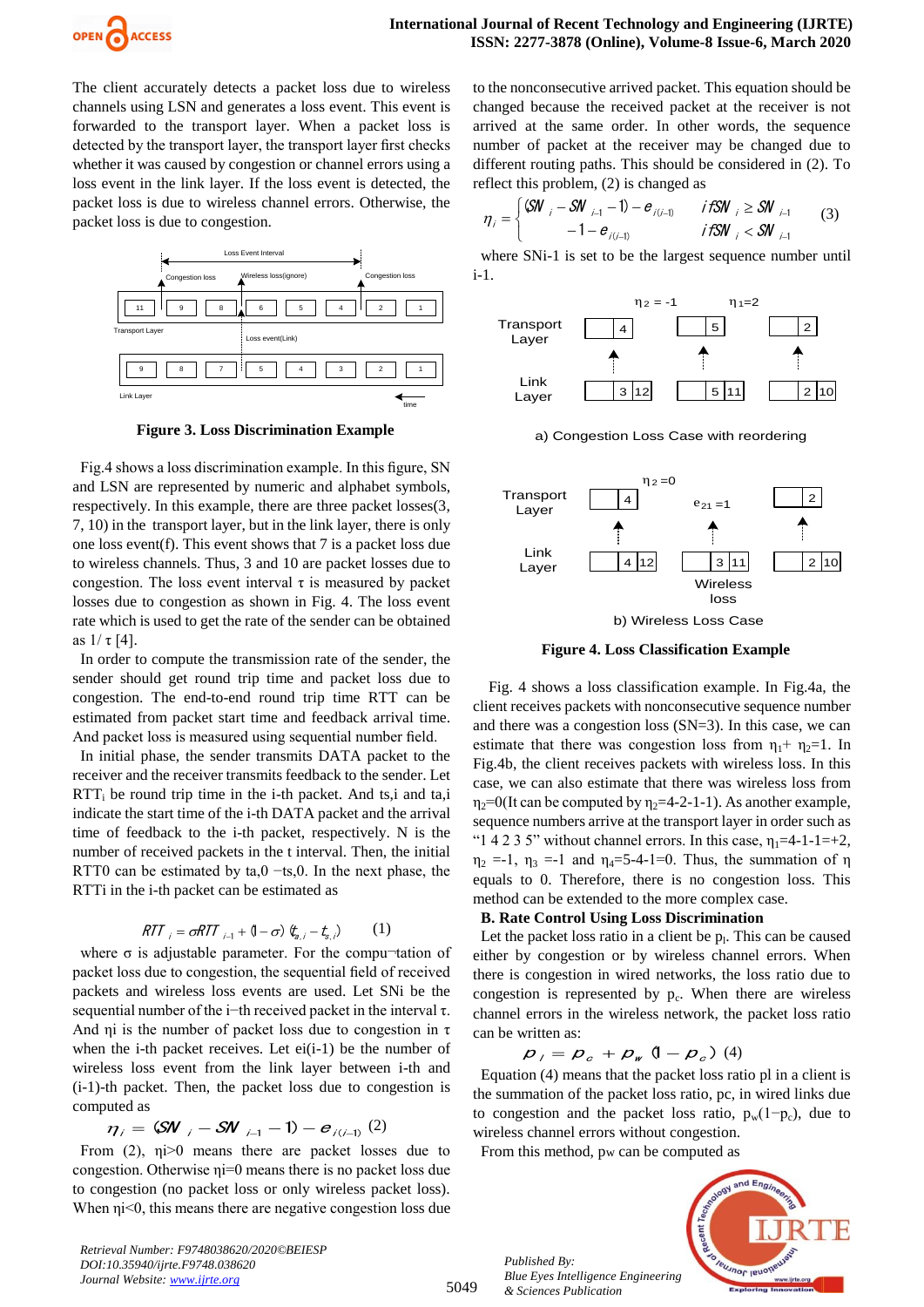$$
D_{w} = \frac{\sum_{i=1}^{M} e_{(i+1)i}}{N + \sum_{i=1}^{M} e_{(i+1)i}} \tag{5}
$$

Using (5), pc can be computed as

$$
p_{c} = \frac{\sum_{i=1}^{M} \eta_{i}}{N + \sum_{i=1}^{M} e_{(i+1)i} + \sum_{i=1}^{M} \eta_{i}} \tag{6}
$$

M

If the packet loss is due to network congestion, the rate control of the sender is required. Let  $R(t)$  be the transmission rates of a sender at t and pmin be the minimum probability for rate control respectively. Then,  $R(t + \tau)$ , the transmission rate at  $(t + \tau)$  seconds, can be written as

$$
R(t+\tau) = \begin{cases} R(t) - \Delta & \rho_c > \rho_{\min} \\ R(t) + \Delta & otherwise \end{cases}
$$
 (7)

In (7),  $\Delta$  can be written as

$$
\Delta = \frac{\mathcal{L}(1+\rho_c)}{RTT} \mathcal{F}^{(8)}
$$

where L is the packet length and f is the constant factor which determines scales of rate control.

#### **IV. NUMERICAL RESULTS**

## **A. Rate Control over UDP**





**Example 1**  $\frac{1}{\sqrt{2}}$  **C**  $\frac{1}{\sqrt{2}}$  **C**  $\frac{1}{\sqrt{2}}$  **C**  $\frac{1}{\sqrt{2}}$  **C**  $\frac{1}{\sqrt{2}}$  **C**  $\frac{1}{\sqrt{2}}$  **C**  $\frac{1}{\sqrt{2}}$  **C**  $\frac{1}{\sqrt{2}}$  **C**  $\frac{1}{\sqrt{2}}$  **C**  $\frac{1}{\sqrt{2}}$  **C**  $\frac{1}{\sqrt{2}}$  **C**  $\frac{1}{\sqrt{2}}$  **C**  $\frac{1$ To evaluate the performance of the proposed scheme, we consider UDP with congestion control mechanisms. For this purpose, we use DCCP modules implemented in NS-3 for simulation. The DCCP is a transport protocol that implements bidirectional, unicast connections of congestion-controlled, unreliable datagrams. The DCCP module with TFRC-like is selected as the congestion control mechanism for real-time streaming services. As shown in Fig.5, we consider a streaming server in a wired network and two clients (client 1 and client 2) in IEEE 11Mbps 802.11 LAN. The bandwidth of the wired link is 10Mbps and the propagation delay is 2 msec. First, flow 1 is established between the server and client 1. For the rate control algorithm, the transmission rate in the server is determined by the feedback information from client 1. The rate control is based on the DCCP module with TFRC-like congestion control. The MAC-aware loss discrimination algorithm is implemented in client 1 and ftp traffic is generated by the server. For the simulation under normal traffic, only flow 1 is considered. The throughput and congestion loss ratio of wireless DCCP with loss discrimination is compared with those for DCCP without loss discrimination.

Fig. 6 shows the throughput variation of MAC-aware rate control under the normal traffic condition. When the MAC-aware rate control algorithm is applied, the throughput is higher than that of rate control without loss discrimination. When packet loss is detected, the rate control algorithm

*Retrieval Number: F9748038620/2020©BEIESP DOI:10.35940/ijrte.F9748.038620 Journal Website: www.ijrte.org*

without loss discrimination should decrease the rates of the sender. However, wireless DCCP maintains the rates of the sender because these packet losses are due to wireless channel errors.







**Figure 7. Throughput of DCCP and wireless DCCP under the normal traffic condition**

Fig. 7 shows the throughput of DCCP and wireless DCCP as a function of different PERs under the normal traffic condition. When PERs due to wireless channel errors are increased, the throughput in wireless DCCP is higher than that in DCCP because the MAC layer in client 1 can discriminate packet losses due to congestion or channel errors

Fig. 8 shows the congestion loss ratio of DCCP and wireless DCCP as a function of different PERs under the normal traffic condition. When PERs due to channel errors are increased, the congestion loss ratio of DCCP is also increased because DCCP cannot discriminate the cause of packet losses. In DCCP, packet losses due to channel errors are considered as the congestion losses and it deteriorates the throughput. But in wireless DCCP, it discriminates the cause of packet losses and there is no change in congestion loss ratio.



**Figure 8. Congestion loss ratio of DCCP and wireless DCCP in client 1 vs. different PERs**

*Published By: Blue Eyes Intelligence Engineering* 



5050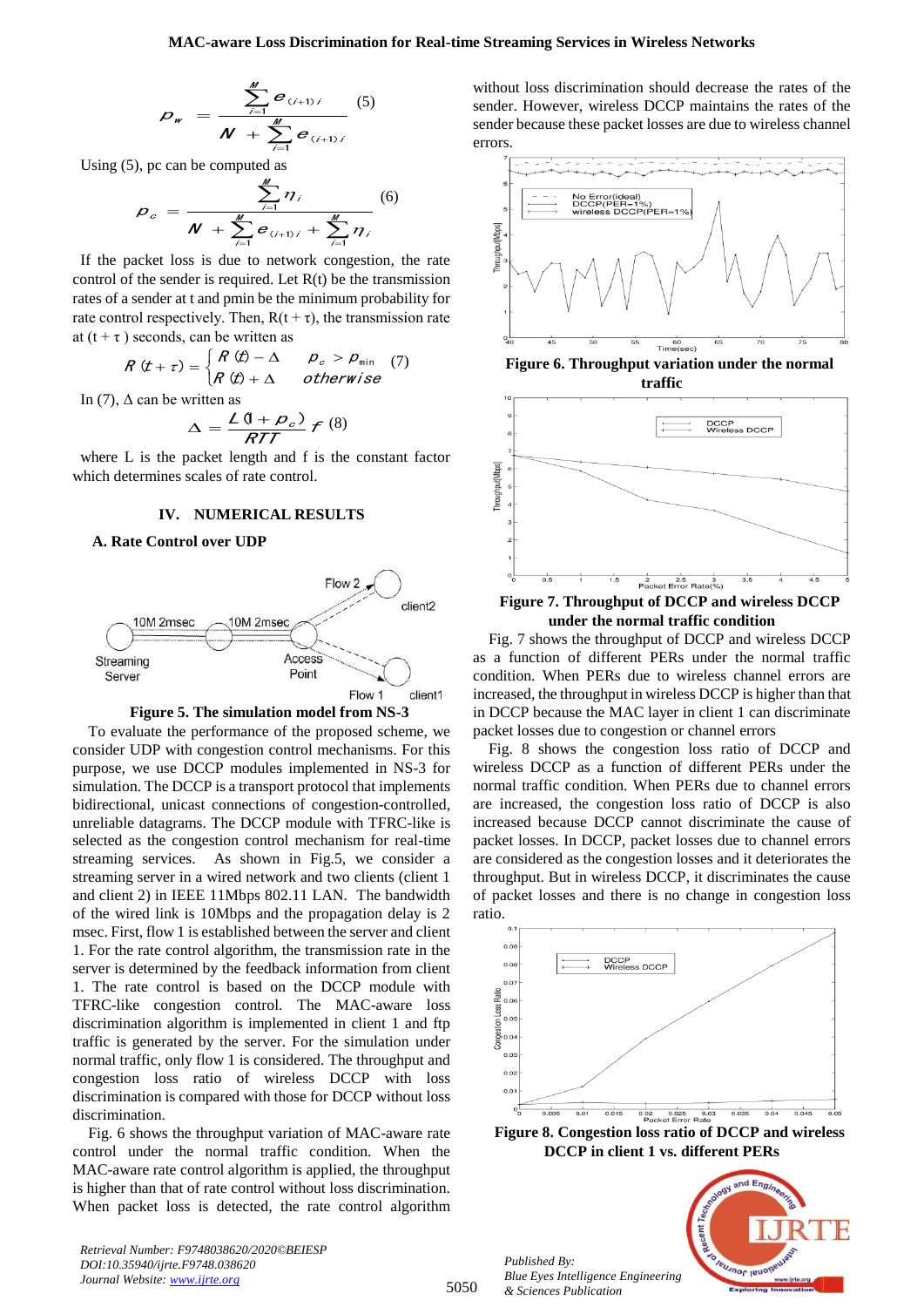



**Figure 9. Throughput of MAC-aware rate control with priority under the heavy traffic condition(class1 has high priority)**

Table I. Average throughput and standard deviation of MAC-aware rate control with priority under the heavy traffic condition (class1 has high priority)

| condition (class) has light priority) |            |         |                       |         |
|---------------------------------------|------------|---------|-----------------------|---------|
|                                       | No Control |         | <b>MAC-aware Rate</b> |         |
|                                       |            |         | Control with Priority |         |
|                                       | Class 1    | Class 2 | Class 1               | Class 2 |
| Avg. Thr.                             | 1.147      | 1.158   | 1.348                 | 1.027   |
| Stand. Dev.                           | 0.166      | 0.169   | 0.098                 | 0.076   |
| $(mnt \cdot Mhnc)$                    |            |         |                       |         |

(unit : Mbps)

For the simulation under heavy traffic, flow 1 is established between the server and client 1 and flow 2 is also established between the server and client 2. The server simultaneously generates ftp traffic over DCCP in flow 2 and CBR traffic over UDP in flow 2. The packet length and inter arrival time of CBR traffic are assume to be 1000 bytes and .004, respectively.

Fig. 9 shows the throughput of DCCP and wireless DCCP under the heavy traffic condition. Here, wireless DCCP with priority is applied. The throughput with high priority is higher than that of the rate control without priority. Table I shows average throughput and standard deviation of wireless DCCP with priority under the heavy traffic condition. The standard deviation of wireless DCCP with priority has stable characteristics because packet loss due to wireless channel loss is discriminated. These results show that wireless DCCP with priority is an effective method when networks are congested. In this case, wireless DCCP with priority is more effective than DCCP without priority.

### **B. Rate Control over TFRC**

For real-time streaming services, the streaming server determines the rates of TFRC using feedback information from the client. The feedback information includes the packet loss ratio of the client. In the client, the packet loss ratio is computed by using the loss events in the link layer. The performance of the wireless TFRC is compared with that of TFRC. The wireless TFRC  $(r=4)$  and wireless TFRC  $(r=2)$ represent methods for limiting retransmission in the link layer by 4 and 2 times, respectively



**Figure 10 Throughput of TFRC, wireless TFRC(r=4) and wireless TFRC(r=2) when PER is 6%**



**and wireless TFRC(r=2) vs. PER** Fig. 10 shows the throughput of wireless TFRC depending on the time when a 6% packet loss occurs in the wireless channel. When there is an error over the wireless channel, it increases the RTT due to retransmission in the link layer and also increases the packet loss ratio. The receiver accumulates packet losses during RTT and feedback to the sender. The sender reduces the transmission rates using the feedback information of the receiver. However, the wireless TFRC also reduces the throughput, but the reduction is less than that of TFRC because the packet loss due to wireless channel errors is excluded in the packet loss ratio. When the wireless TFRC algorithm is applied, the throughput of wireless  $TFRC(r=4)$  is higher than that of  $TFRC(r=4)$  because the congestion loss computed in the receiver is decreased. The wireless TFRC  $(r=4)$  has less throughput than that of the wireless TFRC  $(r=2)$ 

because the retransmission degrades the performance. Fig. 11 shows the throughput of the TFRC and wireless TFRC for different PER. When the PER is increased, the throughput of each method is decreased because the RTT and packet loss ratio are increased. Specifically, the retransmission in the link layer due to channel errors causes a reduced rate for the sender. The amount of the reduced rate can be decreased by computing the packet loss ratio, excluding the wireless channel loss.

*Retrieval Number: F9748038620/2020©BEIESP DOI:10.35940/ijrte.F9748.038620 Journal Website: www.ijrte.org*

*Published By: Blue Eyes Intelligence Engineering & Sciences Publication* 



5051